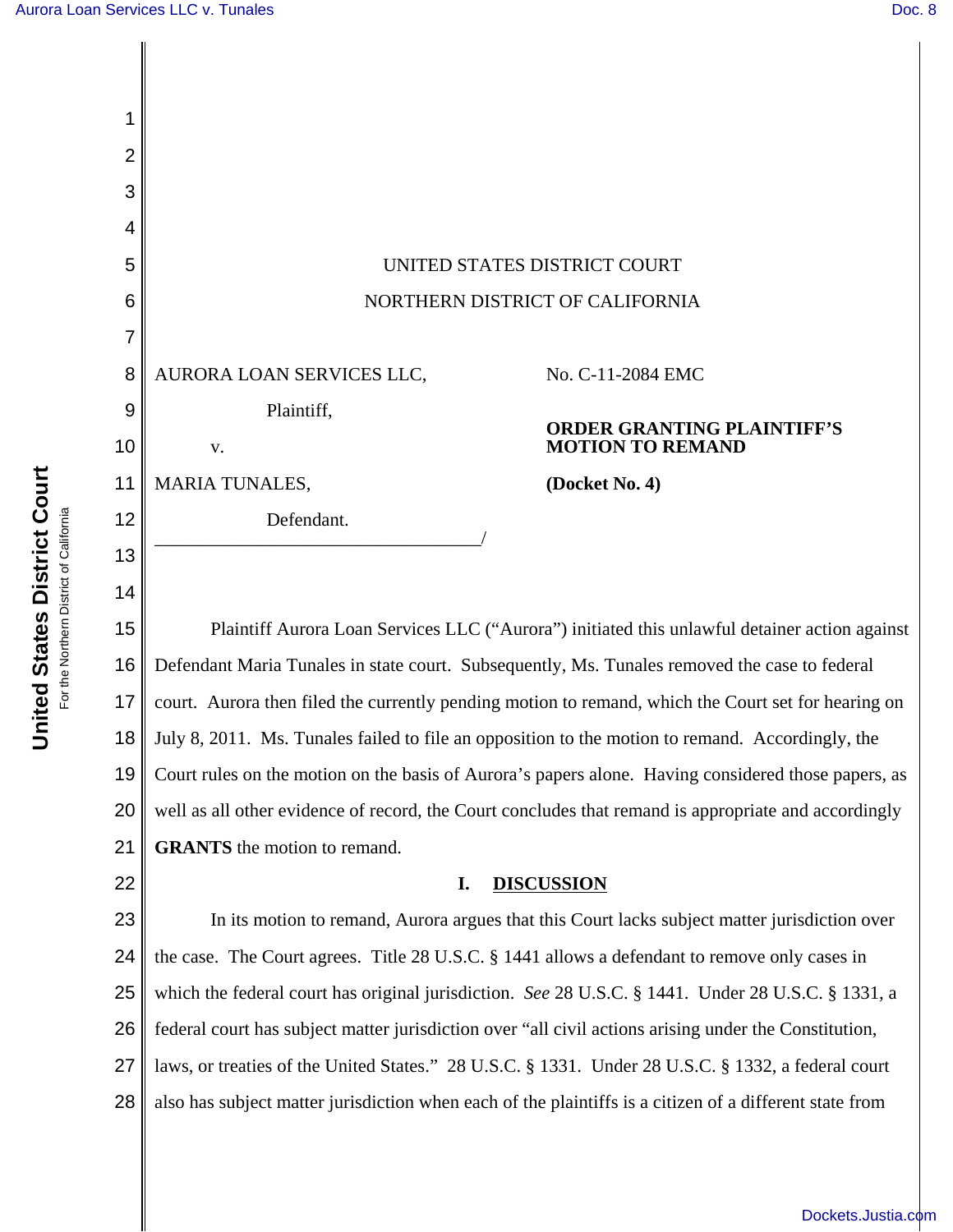1 2 each of the defendants (*i.e.*, when there is "complete diversity") and the amount in controversy exceeds \$75,000.

3 4 5 6 7 8 9 10 11 12 13 In the instant case, Ms. Tunales indicated in her notice of removal that there is federal question jurisdiction -- *i.e.*, because Aurora is bringing claims under the Fair Debt Collection Practices Act, the Real Estate Settlement Procedures Act, and the Truth in Lending Act. The complaint, however, establishes that Aurora is bringing only a claim for unlawful detainer, which is a claim based in state law, not federal law. To the extent Ms. Tunales suggests in her notice of removal that Aurora has violated her constitutional rights (and thus has a claim against Aurora), the existence of federal question jurisdiction depends solely on the *plaintiff's* claims for relief and not on anticipated defenses to those claims or on any counterclaims asserted by the defendant. *See Holmes Group, Inc. v. Vornado Air Circulation Sys.*, 535 U.S. 826, 830-32 (2002); *ARCO Envtl. Remediation, L.L.C. v. Department of Health & Envtl. Quality of St. of Mont.*, 213 F.3d 1108, 1113 (9th Cir. 2000).

14 15 16 17 18 19 20 21 Finally, the Court notes that, although Ms. Tunales did not claim in her notice of removal that there is diversity jurisdiction over the instant case, it has evaluated the complaint nonetheless to determine whether diversity jurisdiction is plausible. The Court sees no basis for diversity jurisdiction because diversity jurisdiction requires not only that there must be complete diversity in citizenship but also that the amount in controversy exceed \$75,000. See 28 U.S.C. § 1332(a). Here, the face of the complaint indicates that Aurora seeks less than \$10,000. Moreover, there is no other indication that the damages sought by Aurora would exceed \$75,000, especially since, as stated in the complaint, Aurora asks for only \$50 in damages per day as of April 15, 2011.

22 ///

- 23 ///
- 24 ///
- 25 ///
- 26 ///
- 27 ///
- 28 ///